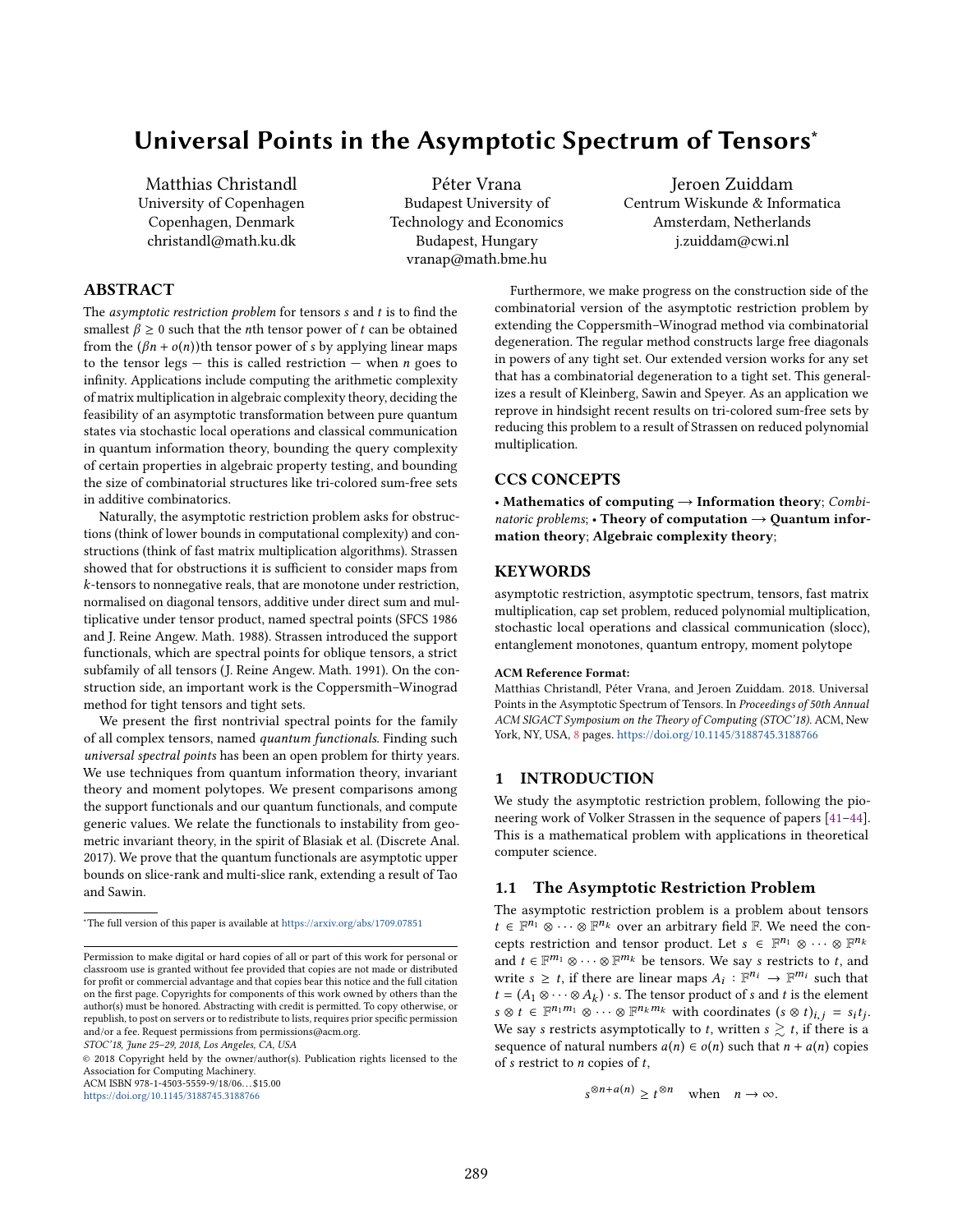The asymptotic restriction problem is: given  $s$  and  $t$ , decide whether s  $\geq t$ . We will often be interested in taking either s or t to be a diagonal tensor, and investigate the smallest β such that  $s^{\otimes \beta n + o(n)} \ge t^{\otimes n}$ .<br>We come book to this later and focus on  $s \ge t$  for now We come back to this later and focus on  $s \geq t$  for now.

Applications of the asymptotic restriction problem include computing the computational complexity of matrix multiplication in algebraic complexity theory [\[1,](#page-6-0) [6,](#page-6-1) [12,](#page-6-2) [15–](#page-6-3)[17,](#page-6-4) [31,](#page-7-3) [33,](#page-7-4) [39,](#page-7-5) [40,](#page-7-6) [53\]](#page-7-7) (see also [\[7,](#page-6-5) [11,](#page-6-6) [30,](#page-7-8) [32\]](#page-7-9)), deciding the feasibility of an asymptotic transformation between pure quantum states via stochastic local operations and classical communication (slocc) in quantum information theory [\[3,](#page-6-7) [19,](#page-6-8) [27,](#page-6-9) [50\]](#page-7-10), bounding the size of combinatorial structures like cap sets and tri-colored sum-free sets in additive combinatorics [\[2,](#page-6-10) [8,](#page-6-11) [18,](#page-6-12) [20,](#page-6-13) [21,](#page-6-14) [29,](#page-6-15) [46](#page-7-11)[–48\]](#page-7-12), and bounding the query complexity of certain properties in algebraic property testing [\[4,](#page-6-16) [5,](#page-6-17) [24,](#page-6-18) [26,](#page-6-19) [28,](#page-6-20) [38\]](#page-7-13). We will elaborate on these connections later (Section [3\)](#page-5-0).

There are naturally two directions in the asymptotic restriction problem, namely finding

- (1) *obstructions*, certificates that prohibit  $s \gtrsim t$
- (2) *constructions*, matrices that carry out  $s \gtrsim t$ .

#### <span id="page-1-3"></span>1.2 Obstructions

For obstructions one should think of lower bounds in the sense of computational complexity theory. Strassen introduced in 1986 the theory of asymptotic spectra of tensors [\[41,](#page-7-1) [43\]](#page-7-14), which can be viewed as the theory of obstructions in the above sense. A remarkable result of this theory is that the asymptotic restriction problem for a family of tensors  $X$  that is closed under direct sum and tensor product and contains the diagonal tensors  $\langle n \rangle$ , reduces to finding all maps  $X \to \mathbb{R}_{\geq 0}$  that are

- <span id="page-1-0"></span>(a) monotone under restriction  $\geq$
- <span id="page-1-1"></span>(b) multiplicative under tensor product ⊗
- (c) additive under direct sum ⊕
- <span id="page-1-4"></span>(d) normalised to have value *n* at the diagonal tensor  $\langle n \rangle$ .

Such maps are called *spectral points* of  $X$ . The collection of all these maps is the *asymptotic spectrum of X*. The direct sum  $s \oplus t$  is defined naturally as a tensor in  $(\mathbb{F}^{n_1} \oplus \mathbb{F}^{m_1}) \otimes \cdots \otimes (\mathbb{F}^{n_k} \oplus \mathbb{F}^{m_k})$  and the diagonal tensor  $(n)$  for  $n \in \mathbb{N}$  is the tensor diagonal tensor  $\langle n \rangle$  for  $n \in \mathbb{N}$  is the tensor

$$
\langle n \rangle = \sum_{i=1}^n e_i \otimes \cdots \otimes e_i \in \mathbb{F}^n \otimes \cdots \otimes \mathbb{F}^n
$$

where  $e_1, \ldots, e_n$  is the standard basis of  $\mathbb{F}^n$ . Properties [\(a\)](#page-1-0) and [\(b\)](#page-1-1) are natural properties to obtain an obstruction. Namely, suppose  $\mathcal{E}$ are natural properties to obtain an obstruction. Namely, suppose  $\xi$ is a map  $X \to \mathbb{R}_{\geq 0}$  satisfying [\(a\)](#page-1-0) and [\(b\),](#page-1-1) and let s,  $t \in X$ . If  $s \geq t$ , then by definition  $s^{\otimes n+o(n)} \ge t^{\otimes n}$ , and [\(a\)](#page-1-0) and [\(b\)](#page-1-1) imply

$$
\xi(s)^{n+o(n)} = \xi(s^{\otimes n+o(n)}) \ge \xi(t^{\otimes n}) = \xi(t)^n,
$$

which implies  $\xi(s) \geq \xi(t)$ . Turning this around, if  $\xi(s) < \xi(t)$  then not  $s \gtrsim t$ , so  $\xi$  yields an obstruction to  $s \gtrsim t$ . More precisely, Strassen shows in [\[41,](#page-7-1) [43\]](#page-7-14) that the spectral points are a complete set of monotones for  $\geq$ .

<span id="page-1-2"></span>**Theorem 1.1** (Strassen). Let s,  $t \in \mathcal{X}$ . Then  $s \geq t$  if and only if for all spectral points  $\xi$  of  $X$  we have  $\xi(s) \geq \xi(t)$ .

Importantly, Strassen's proof of Theorem [1.1](#page-1-2) is nonconstructive and relies on Zorn's lemma.

Given  $X$ , we are faced with the daunting task of finding all spectral points for  $X$ . When  $X$  is taken to be the family of all  $k$ tensors these spectral points are called universal. Universal spectral points are particularly useful, as they may serve as obstructions for asymptotic restriction  $s \geq t$  for any tensors s and t.

To put our results into context, we review the spectral points constructed by Strassen in [\[44\]](#page-7-2). We need some notation. For a finite set X, let  $\mathcal{P}(X)$  be the probability distributions on X. For  $P \in \mathcal{P}(X)$ , let  $H(P)$  be the Shannon entropy,  $H(P) = -\sum_{x \in X} P(x) \log_2 P(x)$ .<br>For finite sets  $L$ , and  $P \in \mathcal{P}(L \times \ldots \times L)$  let  $P \in \mathcal{P}(L)$ . For finite sets  $I_1, \ldots, I_k$  and  $P \in \mathcal{P}(I_1 \times \cdots \times I_k)$ , let  $P_i \in \mathcal{P}(I_1)$ <br>be the *i*<sup>th</sup> marginal distribution i.e.  $P_i(x) = \sum_{i=1}^{k} P(i)$ . Let be the *i*th marginal distribution, i.e.  $P_i(x) = \sum_{a:a_i=x} P(a)$ . Let  $[k] = \{1, 2, \ldots, k\}$  Let  $C(t)$  be the set of *k*-tunkes of ordered bases  $[k] = \{1, 2, \ldots, k\}$ . Let  $C(t)$  be the set of k-tuples of ordered bases for  $\mathbb{F}^{n_1}, \ldots, \mathbb{F}^{n_k}$ . For  $C \in C(t)$ , let supp $_C t$  be the support of t with respect to  $C$ . For  $\theta \in \mathcal{P}([k])$  and  $t \in \mathbb{F}^{n_1} \otimes \cdots \otimes \mathbb{F}^{n_k}$  define the respect to C. For  $\theta \in \mathcal{P}([k])$  and  $t \in \mathbb{F}^{n_1} \otimes \cdots \otimes \mathbb{F}^{n_k}$ , define the maps

$$
\rho^{\theta}(f) = \min_{C \in C(t)} \max_{P \in \mathcal{P}(\text{supp}_C t)} \sum_{i=1}^k \theta(i) H(P_i)
$$

$$
\rho_{\theta}(f) = \max_{C \in C(t)} \max_{P \in \mathcal{P}(\text{max(supp}_C t))} \sum_{i=1}^k \theta(i) H(P_i)
$$

 $\overline{a}$ 

and define  $\zeta^{\theta}(f) = 2^{\rho^{\theta}(f)}$  and  $\zeta_{\theta}(f) = 2^{\rho_{\theta}(f)}$ . Here max(supp<sub>C</sub> is the set of maximal points in supp<sub>C</sub> t with respect to the produ is the set of maximal points in supp<sub>C</sub> t with respect to the product order on  $[n_1] \times \cdots \times [n_k]$ . The maps  $\zeta^{\theta}$  and  $\zeta_{\theta}$  are called the *upper* and *lower support functional* Strassen shows the following upper and lower support functional. Strassen shows the following. Both functionals are  $\geq$ -monotone and  $\langle n \rangle$ -normalised. The upper is additive and submultiplicative and the lower is superadditive and supermultiplicative. In general,  $\rho_{\theta}(t) \leq \rho^{\theta}(t)$ .<br>Let  $S \subset [k]$  be nonempty. We may transform

Let  $S \subseteq [k]$  be nonempty. We may transform  $t \in \mathbb{F}^{n_1} \otimes \cdots \otimes \mathbb{F}^{n_k}$ <br>o a matrix flatten  $\in \mathbb{R}^{n_1}$  via the natural grouping into a matrix flatten $_{\{S,\overline{S}\}}(t)$  via the natural grouping

$$
\mathbb{F}^{n_1} \otimes \cdots \otimes \mathbb{F}^{n_k} \to \left(\bigotimes_{i \in S} \mathbb{F}^{n_i}\right) \otimes \left(\bigotimes_{j \notin S} \mathbb{F}^{n_j}\right) : t \mapsto \text{flatten}_{\{S, \overline{S}\}}(t),
$$

a procedure called flattening. From the properties of matrix rank follows that the map

$$
t \mapsto \text{rk}(\text{flatten}_{\{S,\overline{S}\}}(t))
$$

is a universal spectral point. There are  $2^{k-1}$  – 1 such universal spectral points corresponding to the  $2^{k-1} - 1$  different possible nontrivial flattenings. These maps we call the gauge points. We consider the gauge points as the "trivial" universal spectral points. In fact,  $k$  of these gauge points coincide with the upper support functionals  $\zeta^{\theta}$  for  $\theta \in \mathcal{P}([k])$  supported on a single element of [k].<br>Tensors whose support in some basis is an antichain are called

Tensors whose support in some basis is an antichain are called oblique. These form a strict and nongeneric subfamily of all tensors. Strassen shows that for oblique tensors  $\rho_{\theta}(t) = \rho^{\theta}(t)$ , in which case<br>be given a formulation in terms of moment polytones. So the  $\zeta^{\theta}$ he gives a formulation in terms of moment polytopes. So the  $\zeta^6$ <br>are spectral points for the family of oblique tensors. Burgissed are spectral points for the family of oblique tensors. Bürgisser shows in [\[13\]](#page-6-21) that  $\zeta_{\theta}$  is not additive in general and thus not a universal spectral point. It is unknown whether the upper support universal spectral point. It is unknown whether the upper support functional  $\zeta^{\theta}$  is a universal spectral point in general.<br>Before discussing constructions, we mention two in

Before discussing constructions, we mention two important special cases of the asymptotic restriction problem. Namely, applications in theoretical computer science often require that either  $\bar{s}$  or  $t$ equals a diagonal tensor  $\langle n \rangle = \sum_{i=1}^{n} e_i \otimes \cdots \otimes e_i \in \mathbb{F}^n \otimes \cdots \otimes \mathbb{F}^n$ .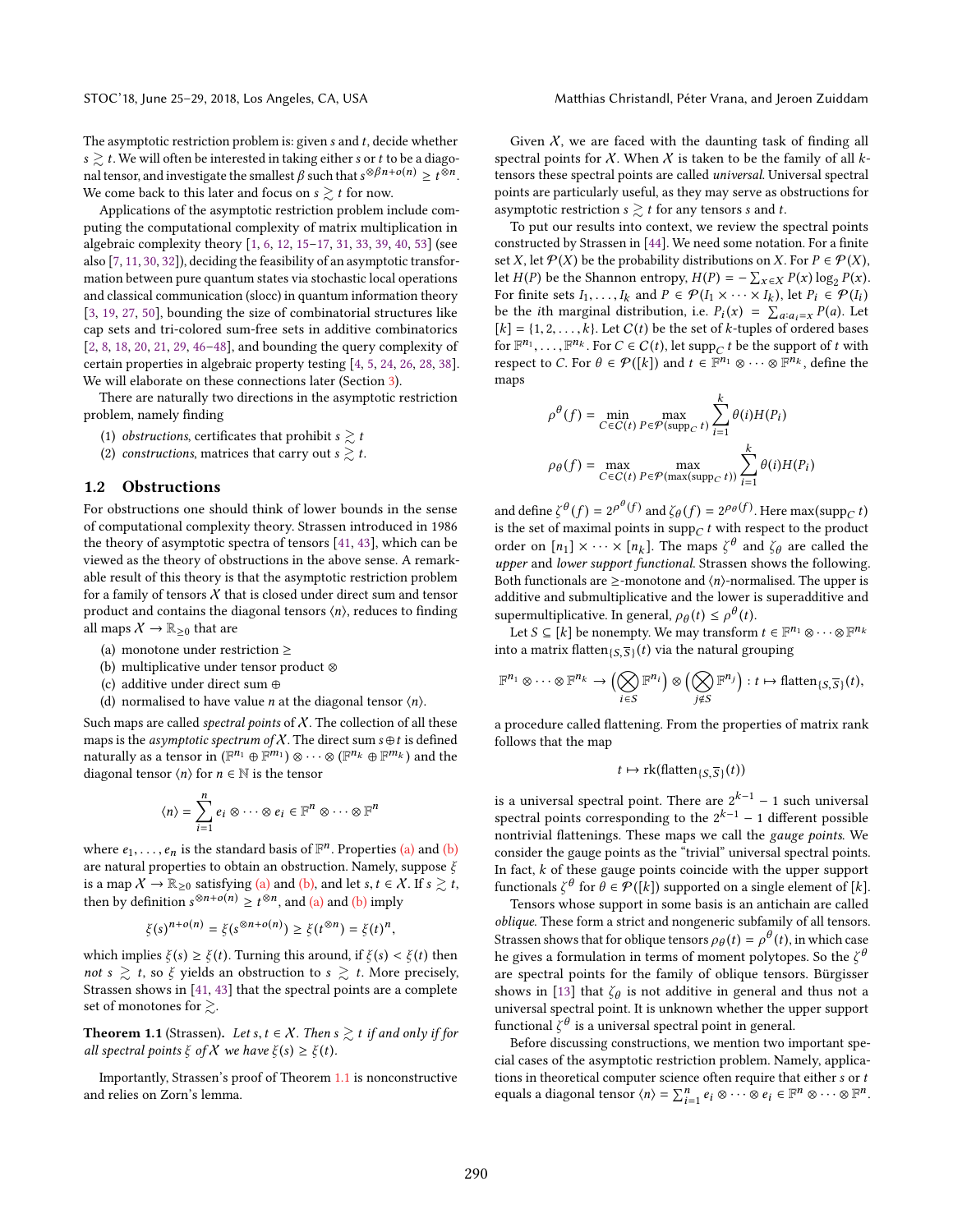Universal Points in the Asymptotic Spectrum of Tensors STOC'18, June 25-29, 2018, Los Angeles, CA, USA

Therefore one defines the asymptotic rank of  $t$ 

$$
\underline{\mathbf{R}}(t) = \lim_{n \to \infty} \mathbf{R}(t^{\otimes n})^{1/n}
$$

and the asymptotic subrank of  $t$ 

$$
Q(t) = \lim_{n \to \infty} Q(t^{\otimes n})^{1/n}
$$

where  $R(t) = \min\{r \in \mathbb{N} \mid t \leq \langle r \rangle\}$  is the tensor rank of t and  $Q(t) = \max\{r \in \mathbb{N} \mid \langle r \rangle \leq t\}$  is the subrank of t. From the defini- $Q(t) = \max\{r \in \mathbb{N} \mid \langle r \rangle \leq t\}$  is the subrank of t. From the definitions it follows that every spectral point  $\xi$  of  $\chi$  is an upper bound on asymptotic subrank and a lower bound on asymptotic rank for any tensor  $t \in \mathcal{X}$ ,

$$
\mathbf{Q}(t) \le \xi(t) \le \mathbf{R}(t),
$$

 $Q(t) \le \xi(t)$  ≤ and from Theorem [1.1](#page-1-2) follows

$$
Q(t) = \min_{\xi} \xi(t)
$$
 and  $R(t) = \max_{\xi} \xi(t)$ .

ξ ξ The universal spectral points are upper bounds on asymptotic subrank and lower bounds on asymptotic rank for any tensor. Importantly, for  $k \geq 3$ , asymptotic subrank Q and asymptotic rank  $\underline{R}$ <br>are themselves not universal spectral points, since they are not  $\sum_{n=1}^{\infty}$  are themselves not universal spectral points, since they are not multiplicative under the tensor product ⊗.

#### <span id="page-2-2"></span>1.3 Constructions

For constructions one should think of fast matrix multiplication algorithms, or large tri-colored sum-free sets. An important construction method is the Coppersmith–Winograd lower bound method as formulated by Strassen in [\[44\]](#page-7-2) based on a technique in [\[17\]](#page-6-4).

To state this result we need the concepts tight set, diagonal and free diagonal. Let  $\Phi \subseteq I_1 \times \cdots \times I_k$ . We say  $\Phi$  is *tight* if there are injective mans  $\alpha : I_1 \to \mathbb{Z}$ , such that injective maps  $\alpha_i : I_i \to \mathbb{Z}_i$  such that

if 
$$
a \in \Phi
$$
, then 
$$
\sum_{i=1}^{k} \alpha_i(a_i) = 0.
$$

We call a set  $D \subseteq I_1 \times \cdots \times I_k$  a *diagonal* if any two distinct elements  $a, b \in D$  differ in all coordinates  $i \in V_i \subseteq [k] \cdot a_i \neq b_i$ elements  $a, b \in D$  differ in all coordinates, i.e.  $\forall i \in [k] : a_i \neq b_i$ .<br>Let  $\Phi \subseteq L \times \cdots \times L$ . We call a diagonal  $D \subseteq \Phi$  free for  $\Phi$  if Let  $\Phi \subseteq I_1 \times \cdots \times I_k$ . We call a diagonal  $D \subseteq \Phi$  free for  $\Phi$  if

$$
D = \Phi \cap (D_1 \times \cdots \times D_k),
$$

 $D = \Phi \cap (D_1 \times \cdots \times D_k),$ <br>where  $D_i = \{a_i \mid a \in D\}$  is the projection of D onto the *i*th<br>coordinate We will also say  $D \subseteq \Phi$  is a free digrand. The subrank coordinate. We will also say  $D \subseteq \Phi$  is a *free diagonal*. The *subrank*  $Q(\Phi)$  of  $\Phi$  is the largest number *n* such that there is a free diagonal  $D \subseteq \Phi$  of cardinality  $|D| = n$ . For two sets  $\Phi \subseteq I_1 \times \cdots \times I_k$  and  $\Psi \subseteq J_1 \times \cdots \times J_k$  we define the product  $\Phi \times \Psi \subseteq (I_1 \times J_1) \times \cdots \times (I_k \times J_k)$ by  $\Phi \times \Psi = \{((a_1, b_1), \ldots, (a_k, b_k)) | a \in \Phi, b \in \Psi\}$ . Note that  $\Phi \times \Psi$ <br>again consists of k-tuples, and not of 2k-tuples. The asymptotic again consists of k-tuples, and not of 2k-tuples. The asymptotic<br>subrank  $O(\Phi)$  of  $\Phi$  is defined as  $O(\Phi)$  – lim subrank  $Q(\Phi)$  of  $\Phi$  is defined as  $Q(\Phi) = \lim_{n \to \infty} Q(\Phi^{\times n})^{1/n}$ .<br>We have a notion of subrank for sets  $\Phi \subseteq k \times \dots \times k$ , and

We have a notion of subrank for sets  $\Phi \subseteq I_1 \times \cdots \times I_k$  and for<br>nears  $t \in \mathbb{R}^{n_1} \otimes \cdots \otimes \mathbb{R}^{n_k}$  (see Section 1.2). They are related as tensors  $t \in \mathbb{F}^{n_1} \otimes \cdots \otimes \mathbb{F}^{n_k}$  (see Section [1.2\)](#page-1-3). They are related as follows If t is a tensor with support  $\Phi$  then  $\Omega(\Phi) \leq \Omega(t)$ . One may follows. If t is a tensor with support  $\Phi$ , then  $Q(\Phi) \leq Q(t)$ . One may think of the subrank of a set as a stronger notion than the subrank of a tensor, in which local basis transformations are not allowed, just local projections on a subset of the basis.

Strassen proved the following on the asymptotic subrank of a tight set [\[44,](#page-7-2) Lemma 5.1]. Let  $H_{\theta}(\Phi) = \max_{P \in \mathcal{P}(\Phi)} \sum_{i=1}^{k} \theta(i) H(P_i)$ .

<span id="page-2-1"></span>**Theorem 1.2** (Strassen). Let  $\Phi \subseteq I_1 \times I_2 \times I_3$  be tight. Then

<span id="page-2-0"></span>
$$
Q(\Phi) = \max_{P \in \mathcal{P}(\Phi)} \min_{i \in [3]} 2^{H(P_i)} = \min_{\theta \in \mathcal{P}([3])} 2^{H_{\theta}(\Phi)}.
$$
 (1)

The upper bound in [\(1\)](#page-2-0) is obtained using the support functionals. Note that Theorem [1.2](#page-2-1) is about sets of triples only. For a general-isation of the lower bound in [\(1\)](#page-2-0) to sets of k-tuples  $\Phi \subseteq I_1 \times \cdots \times I_k$ with  $k \geq 4$ , see [\[14\]](#page-6-22).

#### 2 OUR MAIN RESULTS

Our main results are (1) the introduction of the first nontrivial universal spectral points, called the quantum functionals, (2) a wide variety of general relationships between our quantum functionals, the Strassen support functionals, slice rank and instability, and (3) an extension to the Coppersmith–Winograd lower bound method via combinatorial degeneration.

## 2.1 Introducing Universal Spectral Points beyond the Gauge Points

We obtain nontrivial spectral points for the family of all complex k-tensors, i.e. universal spectral points. This is substantial progress in Strassen's theory of asymptotic spectra, since before this work the only known universal spectral points were the gauge points. (When we say "trivial" universal spectral point we mean gauge point.) We emphasise that these universal spectral points may serve as obstructions for the asymptotic restriction  $s \geq t$  of any complex  $k$ -tensors  $s$  and  $t$ . In particular they serve as upper bounds on asymptotic subrank of any complex k-tensor. We stress again that Theorem [1.1](#page-1-2) shows the existence of universal spectral points, but its proof is nonconstructive.

To define our universal spectral points we use concepts from quantum information theory such as the quantum entropy function and the partial trace, which we will now introduce. For a general introduction to quantum information theory we refer to the standard reference [\[52\]](#page-7-15).

Endow the vector space  $\mathbb{C}^d$  with a Hermitian inner product (one may take the standard Hermitian inner product), so that it is a Hilbert space. A positive semidefinite Hermitian operator  $\rho$ :  $\mathbb{C}^d \to \mathbb{C}^d$  with trace one is called a *density operator*. The eigenvalues of a density operator  $\rho$  form a probability distribution. The quantum entropy or von Neumann entropy  $H(\rho)$  is the Shannon entropy of this distribution.

Let  $\mathbb{C}^{d_1}$  and  $\mathbb{C}^{d_2}$  be Hilbert spaces. Let  $\mathbb{C}^{d_1}\otimes\mathbb{C}^{d_2}$  be the tensor product Hilbert space. Given a density operator  $\rho$  on  $\mathbb{C}^{d_1} \otimes \mathbb{C}^{d_2}$ <br>the *reduced* density operator  $\rho_1$  = tre  $\rho$  is uniquely defined by the *reduced* density operator  $\rho_1 = \text{tr}_2 \rho$  is uniquely defined by the property that  $tr(\rho_1 X_1) = tr(\rho(X_1 \otimes \text{Id}_{d_2}))$  for all operators  $X_1$ <br>come  $\mathbb{C}^{d_1}$ . The appartune is again a density appartune The appear on  $\mathbb{C}^{d_1}$ . The operator  $\rho_1$  is again a density operator. The operation train collect the pertial trace over  $\mathbb{C}^{d_2}$ . Evaluative as is given tion tr<sub>2</sub> is called the partial trace over  $\mathbb{C}^{d_2}$ . Explicitly,  $\rho_1$  is given by  $\langle e_i, \rho_1(e_j) \rangle = \sum_{\ell=1}^{d_2} \langle e_i \otimes e_\ell, \rho(e_j \otimes e_\ell) \rangle$ .<br>Let  $\mathbb{C}^{n_i}$  be a Hilbert space and let  $\mathbb{C}^{n_1} \otimes \cdot$ 

Let  $\mathbb{C}^{n_i}$  be a Hilbert space and let  $\mathbb{C}^{n_1} \otimes \cdots \otimes \mathbb{C}^{n_k}$  be the product Hilbert space. Associate with  $t \in \mathbb{C}^{n_1} \otimes \cdots \otimes \mathbb{C}^{n_k}$  the dual element  $t^* := \langle t, \cdot \rangle \in \langle \mathbb{C}^{n_1} \otimes \cdots \otimes \mathbb{C}^{n_k} \rangle^*$  Let  $||t|| = \sqrt{|t|t|} = 1$ . Then t :=  $\langle t, \cdot \rangle \in (\mathbb{C}^{r_1} \otimes \cdots \otimes \mathbb{C}^{r_k})$ . Let  $||t|| = \sqrt{\langle t, t \rangle} = 1$ . Then<br>  $tt^* = t(t, \cdot)$  is a density operator on  $\mathbb{C}^{n_1} \otimes \cdots \otimes \mathbb{C}^{n_k}$ . Let  $S \subsetneq [k]$  be <sup>\*</sup> :=  $\langle t, \cdot \rangle \in (\mathbb{C}^{n_1} \otimes \cdots \otimes \mathbb{C}^{n_k})^*$ . Let  $||t|| = \sqrt{\langle t, t \rangle} = 1$ . Then  $t^* = t/t$ ,  $\lambda$  is a density operator on  $\mathbb{C}^{n_1} \otimes \cdots \otimes \mathbb{C}^{n_k}$ . Let  $S \subset [k]$  here nonempty. Viewing  $tt^*$  as a density operator on the regrouped space  $(\bigotimes_{n=1}^{\infty} \bigotimes_{n=1}^{\infty} (\bigotimes_{n=1}^{\infty} \bigotimes_{n=1}^{\infty} w_n)$  $(\bigotimes_{i\in S} \mathbb{C}^{n_i})$  as described above. We denote the resulting density<br>operator by Trs t. For  $i \in [k]$ , we abbreviate Tr(x) to Tr;  $\bigotimes_{i \in S} \mathbb{C}^{n_i}$   $\otimes (\bigotimes_{j \notin S} \mathbb{C}^{n_j})$  we may take the partial trace of  $tt^*$  over operator by Tr<sub>S</sub> t. For  $i \in [k]$ , we abbreviate  $Tr_{\{i\}}$  to Tr<sub> $\{i\}$ </sub> to Tr .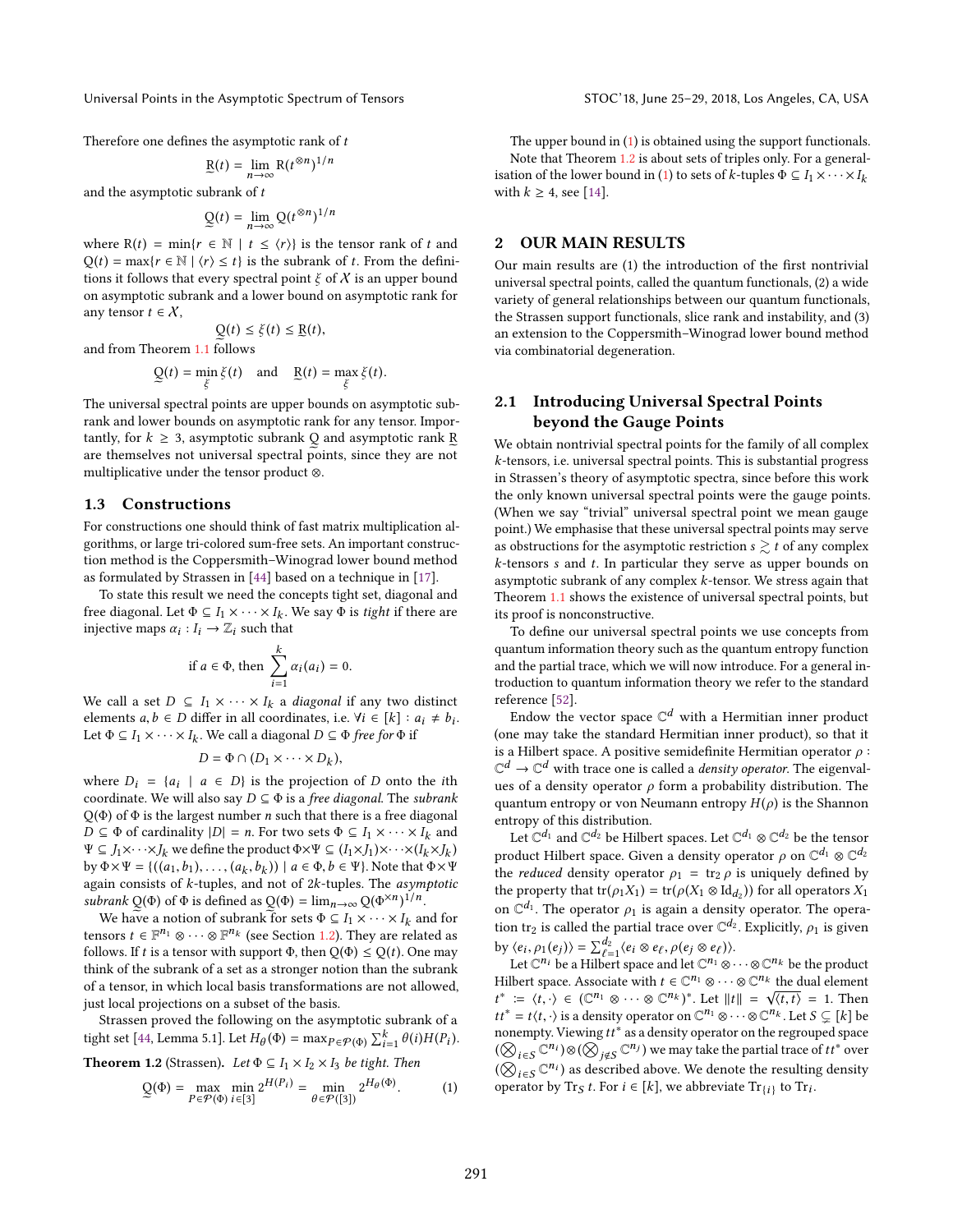Let G be the group  $GL(\mathbb{C}^{n_1}) \times \cdots \times GL(\mathbb{C}^{n_k})$ . For  $\theta \in \mathcal{P}([k])$ define the map  $\overline{F}_{\theta}$  : {complex k-tensors}  $\rightarrow \mathbb{R}_{\geq 0}$  by

$$
F_{\theta}(t) = 2^{E_{\theta}(t)}
$$
\n
$$
E_{\theta}(t) = \sup \left\{ \sum_{i=1}^{k} \theta(i) H\big(\text{Tr}_i(g \cdot t)\big) : g \in G; ||g \cdot t|| = 1 \right\}.
$$
\n(2)

 $\sqrt{i=1}$ <br>The following is our main result.

<span id="page-3-0"></span>**Theorem 2.1.**  $F_{\theta}$  satisfies all four properties [\(a\)–](#page-1-0)[\(d\)](#page-1-4) for all complex  $k$ -tensors k-tensors.

We outline our approach to proving Theorem [2.1.](#page-3-0) Let B be the set of bipartitions of [k]. Let  $\theta \in \mathcal{P}(B)$ . We view [k] as a subset of B by mapping *i* to  $\{\{i\},\{k\}\setminus\{i\}\}\$ , and thus we view  $\mathcal{P}(\{k\})$  as a subset of  $P(B)$ . We define the lower quantum functional  $F_{\theta}(t)$  as in [\(3\)](#page-3-1) but<br>with the sum taken over all binartitions  $h \in B$  instead of only the with the sum taken over all bipartitions  $b \in B$  instead of only the bipartitions of the form  $\{i, [k] \setminus \{i\}\}\$ . That is,

$$
F_{\theta}(t) = 2^{E_{\theta}(t)}
$$
  

$$
E_{\theta}(t) = \sup \left\{ \sum_{b \in B} \theta(b) H(\text{Tr}_b(g \cdot t)) : g \in G; ||g \cdot t|| = 1 \right\}
$$

For any bipartition  $b = \{S, T\}$  of  $[k]$  the values of  $H(\text{Tr}_S t)$  and  $H(\text{Tr}_T t)$  coincide justifying the notation  $\text{Tr}_S$ .  $H(\text{Tr}_T t)$  coincide, justifying the notation  $\text{Tr}_b$ .<br>Next we define the unner quantum function

Next we define the upper quantum functional. Let  $V_1, \ldots, V_k$  be finite-dimensional complex vector spaces. Let  $S \subseteq [k]$  be a subset of indices. Define  $V_S = \otimes_{i \in S} V_i$ . Under the natural action of the group  $GL(V_{\alpha}) \times S$ , the space  $(V_{\alpha})^{\otimes n}$  decomposes as  $GL(V_S) \times S_n$  the space  $(V_S)^{\otimes n}$  decomposes as

$$
(V_S)^{\otimes n} \cong \bigoplus_{\lambda \vdash n} \mathbb{S}_{\lambda}(V_S) \otimes [\lambda]
$$

where  $[\lambda]$  is an irreducible  $S_n$ -module and  $\mathcal{S}_{\lambda}(V_S)$  is an irreducible  $\Omega(V_S)$ -module if  $\ell(\lambda) < \dim V_S$  and  $0$  if  $\ell(\lambda) > \dim V_S$ . We may  $GL(V_S)$ -module if  $\ell(\lambda) \le \dim V_S$  and 0 if  $\ell(\lambda) > \dim V_S$ . We may then decompose  $(V_1 \otimes \cdots \otimes V_k)^{\otimes n}$  as

$$
(V_1 \otimes \cdots \otimes V_k)^{\otimes n} \cong (V_S)^{\otimes n} \otimes (V_{\overline{S}})^{\otimes n} \cong \bigoplus_{\lambda \vdash n} \mathbb{S}_{\lambda}(V_S) \otimes [\lambda] \otimes (V_{\overline{S}})^{\otimes n}
$$

Let  $P_X^{V_S} \in \text{End}((V_{[k]})^{\otimes n})$  be the projection along the above direct<br>sum anto the subgress isomorphic to  $\mathbb{S}_k(V_S) \otimes [1] \otimes (V_S) \otimes n$ . For sum onto the subspace isomorphic to  $\mathcal{S}_{\lambda}(V_S) \otimes [\lambda] \otimes (V_{\overline{S}})^{\otimes n}$ . For<br>any bipartition  $b = \{S, [k] \setminus S\} \in B$ . let any bipartition  $b = \{S, [k] \setminus S\} \in B$ , let

$$
P_\lambda^{V_b} := P_\lambda^{V_S} P_{(n)}^{V_{[k]}}.
$$

This is well-defined, since  $P_{\lambda}^{V_S}$  $\frac{\lambda}{\lambda} P^{V_{[k]}}_{(n)}$ <br>bet  $\overline{\mu}$  $\binom{V_{[k]}}{(n)} = P_{\lambda}^{V_{[k] \setminus S}}$ <br>t  $\overline{\mu}$  be the no  $P^{V_{[k] \setminus S}}_{\lambda} P^{V_{[k]}}_{(n)}$  $\frac{1}{10}$ . For any partition  $\mu = (\mu_1, ..., \mu_\ell) \vdash n$ , let  $\overline{\mu}$  be the normalised sequence  $(\mu_1/n, \ldots, \mu_\ell/n)$ . Then  $\overline{\mu}$  is a probability distribution. We define the *upper quantum functional*  $\overline{F}^{\theta}$  : {complex *k*-tensors}  $\rightarrow \mathbb{R}_{\geq 0}$  by

$$
F^{\theta}(t) = 2^{E^{\theta}(t)}
$$
  
\n
$$
E^{\theta}(t) = \sup \left\{ \sum_{b \in B} \theta(b) H(\overline{\lambda^{(b)}}) : \right\}
$$
  
\n
$$
(\lambda^{(b)})_{b \in B} : \lambda^{(b)} \vdash n; \prod_{b \in \text{supp } \theta} P_{\lambda^{(b)}}^{V_b} t^{\otimes n} \neq 0 \right\},
$$

i.e. the supremum is over *B*-tuples  $(\lambda^{(b)})_{b \in B}$  of partitions of *n* such that  $\Pi$ that  $\prod_{b \in \text{supp } \theta} P_{\lambda^{(b)}}^{V_b} t^{\otimes n} \neq 0.$ <br>We see two binaritions (1)

We say two bipartitions  $\{S, T\}$  and  $\{X, Y\}$  of  $[k]$  are noncrossing<br> $S \subseteq X$  or  $S \subseteq Y$  or  $T \subseteq X$  or  $T \subseteq Y$ . For example, any two if  $S \subseteq X$  or  $S \subseteq Y$  or  $T \subseteq X$  or  $T \subseteq Y$ . For example, any two bipartitions of the form  $\{\{i\},\{k\}\setminus\{i\}\}$  are noncrossing. First we show the following.

<span id="page-3-2"></span><span id="page-3-1"></span>**Theorem 2.2.** Both  $F_{\theta}$  and  $F^{\theta}$  are  $\geq$ -monotone and  $\langle n \rangle$ -normalised.<br>The map  $F_{\theta}$  is  $\oplus$ -superadditive and  $\otimes$ -supermultiplicative for every The map  $F_{\theta}$  is ⊕-superadditive and ⊗-supermultiplicative for every<br> $\theta \in \mathcal{P}(B)$ . The map  $F^{\theta}(t)$  is  $\mathbb{Q}$  subodditive and  $\mathbb{Q}$  submultiplicative  $\theta \in \mathcal{P}(B)$ . The map  $F^{\theta}(t)$  is ⊕-subadditive and ⊗-submultiplicative<br>for  $\theta \in \mathcal{P}(B)$  supported on mutually noncrossing binartitions for  $\theta \in \mathcal{P}(B)$  supported on mutually noncrossing bipartitions.

To prove Theorem [2.2](#page-3-2) we use results on quantum entropy and the semigroup properties of the Kronecker coefficients and Littlewood– Richardson coefficients.

Next we show that  $F_{\theta}$  and  $F^{\theta}$  coincide when  $\theta \in \mathcal{P}([k])$ .

<span id="page-3-3"></span>**Theorem 2.3.**  $F_{\theta}(t) = F^{\theta}(t)$  when  $\theta \in \mathcal{P}([k])$ .

Theorem [2.2](#page-3-2) and Theorem [2.3](#page-3-3) together prove Theorem [2.1.](#page-3-0) The proof of Theorem [2.3](#page-3-3) relies on a connection to entanglement polytopes and a characterisation of these polytopes using equivariant projectors. We give a brief description of the entanglement polytope. Given a tensor s, let  $r_i(s)$  be the ordered spectrum of  $Tr_i(s/||s||)$ .<br>Let G be the group  $GI(\mathbb{C}^{n_1}) \times \ldots \times GI(\mathbb{C}^{n_k})$ . For a tensor t define Let G be the group  $GL(\mathbb{C}^{n_1}) \times \cdots \times GL(\mathbb{C}^{n_k})$ . For a tensor t, define<br>the set  $A_{\cdot} = I(x, (s_1, \ldots, x_k, (s_1)) | s \in \overline{G_{\cdot} t}$  where  $\overline{G_{\cdot} t}$  denotes the the set  $\Delta_t = \{(r_1(s), \ldots, r_k(s)) \mid s \in \overline{G \cdot t}\}$ , where  $\overline{G \cdot t}$  denotes the Zariski closure of  $G \cdot t$ . We have Zariski closure of  $G \cdot t$ . We have

$$
E_{\theta}(t) = \sup \Biggl\{ \sum_{i=1}^{k} \theta(i) H(P^{(i)}) \, \Big| \, (P^{(1)}, \ldots, P^{(k)}) \in \Delta_t \Biggr\}.
$$

It is a nontrivial fact that  $\Delta_t$  is a convex polytope [\[9,](#page-6-23) [37,](#page-7-16) [51\]](#page-7-17). It is called a moment polytope in general or an entanglement polytope called a moment polytope in general or an entanglement polytope in this situation.

#### 2.2 Comparison of Monotones

2.2.1 General Relations. First of all, we show that the lower quantum functional is at most the upper quantum functional.

**Theorem 2.4.**  $F_{\theta}(t) \leq F^{\theta}(t)$  when  $\theta \in \mathcal{P}(B)$ .

For the proof we use the gentle measurement lemma and the quantum estimation theorem from quantum information theory. In the singleton regime  $\theta \in \mathcal{P}([k])$  we know that  $F_{\theta}(t) = F^{\theta}(t)$  from<br>Theorem 2.3, and we can say even more Theorem [2.3,](#page-3-3) and we can say even more.

<span id="page-3-5"></span>**Theorem 2.5.** If  $\theta \in \mathcal{P}([k])$ , then

$$
\zeta_{\theta}(t) \le \lim_{n \to \infty} \zeta_{\theta}(t^{\otimes n})^{1/n} \le F_{\theta}(t) = F^{\theta}(t) = \lim_{n \to \infty} \zeta^{\theta}(t^{\otimes n})^{1/n} \le \zeta^{\theta}(t).
$$

Finally, we consider free tensors. The concept of free tensors was introduced in [\[23\]](#page-6-24). Let  $\Phi \subseteq I_1 \times \cdots \times I_k$ . We say  $\Phi$  is *free* if<br>the following holds. For any  $x, y \in \Phi$  if  $x \neq y$ , then the tuples x the following holds. For any  $x, y \in \Phi$ , if  $x \neq y$ , then the tuples x and  $y$  differ in at least two coordinates. (This notion of free is not to be confused with the notion of a free diagonal in Section [1.3.](#page-2-2)) Let  $t \in V_1 \otimes \cdots \otimes V_k$ . We say t is free if supp<sub>C</sub> t is free for some choice of bases  $C \in C(t)$ . We prove for free tensors that the upper choice of bases  $C \in C(t)$ . We prove for free tensors that the upper quantum functional and the upper support functional coincide for any  $\theta \in \mathcal{P}([k])$ .

<span id="page-3-4"></span>**Theorem 2.6.** If  $\theta \in \mathcal{P}([k])$  and t is free, then  $F^{\theta}(t) = \zeta^{\theta}(t)$ .

Our proof of Theorem  $2.6$  relies on the fact that if a tensor  $t$  has a free support supp<sub>C</sub> *t*, then the entanglement polytope  $\Delta_t$  contains for any  $P \in \mathcal{P}$  (supperties) the tuple of ordered marginals of  $P$  In for any  $P \in \mathcal{P}(\text{supp}_C t)$  the tuple of ordered marginals of P. In the special case of t being oblique. Theorem 26 corresponds to the special case of  $t$  being oblique, Theorem  $2.6$  corresponds to Corollary 12 in [\[45\]](#page-7-18).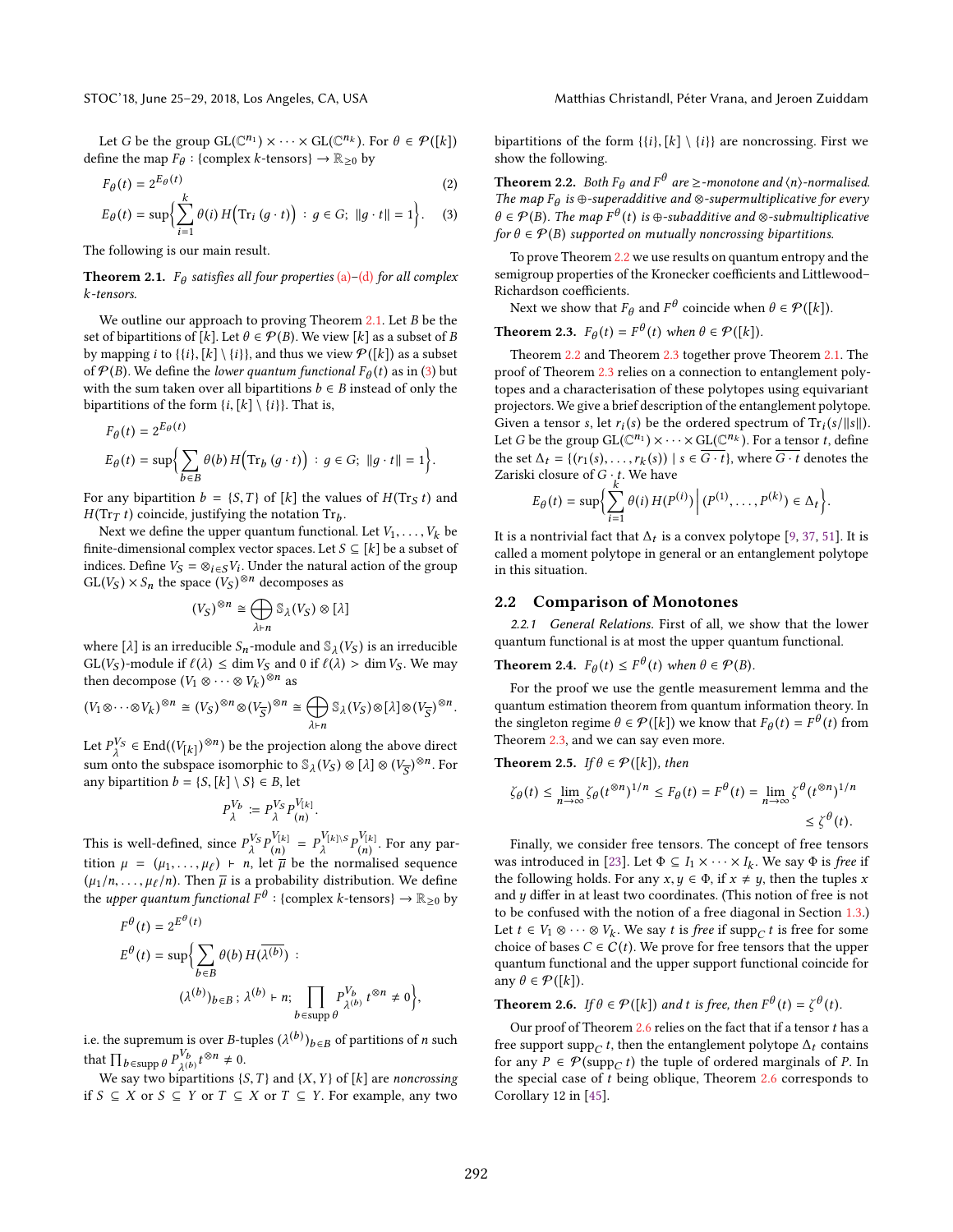Universal Points in the Asymptotic Spectrum of Tensors STOC'18, June 25-29, 2018, Los Angeles, CA, USA

2.2.2 Generic Values. We refer to  $(n_1, \ldots, n_k)$  as the format of tensors in  $\mathbb{R}^{n_1} \otimes \ldots \otimes \mathbb{R}^{n_k}$ . For  $\theta \in \mathcal{P}(\lceil k \rceil)$  and over appropriate the tensors in  $\mathbb{F}^{n_1} \otimes \cdots \otimes \mathbb{F}^{n_k}$ . For  $\theta \in \mathcal{P}([k])$  and over appropriate fields the quantum functionals and support functionals when refields, the quantum functionals and support functionals, when restricted to tensors of a specific format, have a generic value, i.e. there is a Zariski open set on which the value of the functional is constant. We denote these generic values by  $\zeta^{\theta}(n_1,\ldots,n_k), \zeta_{\theta}(n_1,\ldots,n_k)$ <br>and  $F_{\theta}(n_1,\ldots,n_k)$ . Clearly and  $F_{\theta}(n_1, \ldots, n_k)$ . Clearly,

$$
0 \le \zeta_{\theta}(n_1,\ldots,n_k), \zeta^{\theta}(n_1,\ldots,n_k), F_{\theta}(n_1,\ldots,n_k) \le n_1^{\theta(1)}\cdots n_k^{\theta(k)}.
$$

Values of  $\zeta^{\theta}(n_1,\ldots,n_k)$  for comfortable formats were computed<br>by Tobler in [49] and of  $\zeta_2(n,n,n)$  by Bürgisser in [13]. A format by Tobler in [\[49\]](#page-7-19) and of  $\zeta_{\theta}(n,n,n)$  by Bürgisser in [\[13\]](#page-6-21). A format  $(n_1, \ldots, n_k)$  is comfortable if there is a subset  $\Phi \subseteq [n_1] \times \cdots \times [n_k]$ <br>and a probability distribution  $P \in \mathcal{P}(\Phi)$  such that  $\Phi$  is an antichain and a probability distribution  $P \in \mathcal{P}(\Phi)$  such that  $\Phi$  is an antichain and each marginal  $P_i$  is uniform on  $[n_i]$ . The known values are

- (1)  $\zeta^{\theta}(n_1, \ldots, n_k) = n_1^{\theta(1)} \cdots n_k^{\theta(k)}$  when  $(n_1, \ldots, n_k)$  is com-<br>fortable fortable
- (2)  $\zeta_{\theta}(n, n, n) = n^{1 \min_{i} \theta(i) + o(1)}$  when  $n \to \infty$ .

We compute  $F_{\theta}(n_1, \ldots, n_k)$  for formats that allow maximally ved maximals We say that  $t \in \mathbb{C}^{n_1} \otimes \ldots \otimes \mathbb{C}^{n_k}$  has maximally mixed marginals. We say that  $t \in \mathbb{C}^{n_1} \otimes \cdots \otimes \mathbb{C}^{n_k}$  has *maximally* mixed marginals if for each  $i \in [k]$  the marginal quantum entropy mixed marginals if for each  $i \in [k]$  the marginal quantum entropy  $H(\text{Tr}_i t)$  equals the maximal value  $\log_2 n_i$ . Bryan et al. in [\[10\]](#page-6-25) give a characterisation of the formats  $(n_1, \ldots, n_k)$  for which a tensor<br>with maximally mixed marginals exists. We thank Michael Walter with maximally mixed marginals exists. We thank Michael Walter for pointing us to this reference. We have the following.

**Theorem 2.7.** Let  $\theta \in \mathcal{P}([k])$  such that  $\theta_i > 0$  for all i. We have

$$
F_{\theta}(n_1,\ldots,n_k)=n_1^{\theta(1)}\cdots n_k^{\theta(k)}
$$

 $F_{\theta}(n_1,\ldots,n_k) = n_1^{\nu(1)} \cdots n_k^{\nu(k)}$ <br>if and only if  $\mathbb{C}^{n_1} \otimes \cdots \otimes \mathbb{C}^{n_k}$  contains a tensor with completely mixed marginals.

Let  $t \in \mathbb{C}^{n_1} \otimes \cdots \otimes \mathbb{C}^{n_k}$ . Let  $\theta \in \mathcal{P}([k])$ . We know from Theorem [2.5](#page-3-5) that  $E^{\theta}(t) \leq \rho^{\theta}(t) \leq n_1^{\theta(1)} \cdots n_k^{\theta(k)}$ <br>  $E^{\theta}(t) = n^{\theta(1)} \cdots n_k^{\theta(k)}$  then  $e^{\theta}(t) = n^{\theta(1)} \cdots n_k^{\theta(k)}$ . Therefore, if  $\frac{1}{k}$  following converse using the classical Hilbert–Mumford criterion.  $\theta(t) = n_1^{\theta(1)} \cdots n_k^{\theta(k)}$ , then  $\rho^{\theta}(t) = n_1^{\theta(1)} \cdots n_k^{\theta(k)}$ . We prove the prove the close of the close of Hilbert-Mumford criterion

<span id="page-4-0"></span>**Theorem 2.8.** Let  $t \in \mathbb{C}^{n_1} \otimes \cdots \otimes \mathbb{C}^{n_k}$ . Let  $\theta \in \mathcal{P}([k])$  with  $\theta_i > 0$ <br>for all i If  $E^{\theta}(t) \leq n^{\theta(1)} \cdots n^{\theta(k)}$  then  $\theta^{(\theta)}(t) \leq n^{\theta(1)} \cdots n^{\theta(k)}$ for all i. If  $E^{\theta}(t) < n_1^{\theta(1)} \cdots n_k^{\theta(k)}$ , then  $\rho^{\theta}(t) < n_1^{\theta(1)} \cdots n_k^{\theta(k)}$ .

2.2.3 Instability. We prove a quantitative version of Theorem  $2.8$ in terms of instability which moreover holds over all fields. Our result improves a result of Blasiak et al. in [\[8\]](#page-6-11) when the tensor format  $(n_1, \ldots, n_k)$  is nonuniform enough.<br>Instability is a standard notion in geometry

Instability is a standard notion in geometric invariant theory. Let F be an algebraically closed field. Let  $t \in \mathbb{F}^{n_1} \otimes \cdots \otimes \mathbb{F}^{n_k}$ . Let  $G = \text{SI} \cup \text{SI} \times \cdots \times \text{SI} \cup \text{I}$  The tensor t is called unstable if 0 is in  $G = SL_{n_1}(\mathbb{F}) \times \cdots \times SL_{n_k}(\mathbb{F})$ . The tensor *t* is called unstable if 0 is in the orbit closure  $\overline{G \cdot t}$ , with the closure taken in the Zariski topology, and otherwise  $t$  is called semistable. We use the quantitative notion of instability for a tensor  $t \in \mathbb{F}^{n_1} \otimes \cdots \otimes \mathbb{F}^{n_k}$  defined in [\[8\]](#page-6-11), with  $\mathbb F$ <br>an arbitrary field an arbitrary field,

$$
\text{instab}(t) = \max_{C \in C(t)} \max_{w_1, \dots, w_k} \sup \left\{ \varepsilon \ge 0 \, \middle| \, \forall a \in \text{supp}_C \, f : \sum_{i=1}^k w_i(a_i) \le \sum_{i=1}^k \left( \frac{1}{|I_i|} \sum_{x \in I_i} w_i(x) - \varepsilon \max_x w_i(x) \right) \right\}
$$

where the first maximum is over the choice of bases of  $\mathbb{F}^{n_1}, \ldots, \mathbb{F}^{n_k}$ ,<br>with index sets  $L$ , and the second maximum is over weight. with index sets  $I_1, \ldots, I_k$ , and the second maximum is over weight functions  $w : I_1 \to \mathbb{R}_{\geq 0}$  that are not identically zero. The Hilbertfunctions  $w_i : I_i \to \mathbb{R}_{\geq 0}$  that are not identically zero. The Hilbert–<br>Mumford criterion save that t is unstable if and only if instable  $\lambda > 0$ . Mumford criterion says that t is unstable if and only if instab $(t) > 0$ .

We prove the following upper bound on the support functional using Pinsker's inequality.

**Theorem 2.9.** Let  $t \in \mathbb{F}^{n_1} \otimes \cdots \otimes \mathbb{F}^{n_k}$ . Let  $\theta \in \mathcal{P}([k])$ . Then

$$
\rho^{\theta}(t) \leq \sum_{i=1}^{k} \theta(i) \log_2 n_i - \frac{2}{\ln 2} \min_{i} \theta(i) \text{ instab}(t)^2.
$$

2.2.4 Slice Rank. We prove asymptotic upper bounds on slice rank and multi-slice rank in terms of the support functionals and quantum functionals, extending work of Tao and Sawin in [\[48\]](#page-7-12).

A *slice* is a tensor of the form  $v \otimes w \in V_1 \otimes \cdots \otimes V_k$  where  $v \in V_j$  and  $w \in V_{\{j\}}$  for some  $j \in [k]$ . A *multi-slice* is a tensor of<br>the form  $v \otimes w \in V_1 \otimes \cdots \otimes V_l$  where  $v \in V_2$  and  $w \in V_2$  for some the form  $v \otimes w \in V_1' \otimes \cdots \otimes V_k$  where  $v \in V_S$  and  $w \in V_{\overline{S}}$  for some subset  $S \subseteq [k]$ . Let  $t \in V_1 \otimes \cdots \otimes V_k$ . The *slice rank* of *t*. denoted subset  $S \subseteq [k]$ . Let  $t \in V_1 \otimes \cdots \otimes V_k$ . The *slice rank* of t, denoted slicerank(t) is the smallest number r such that t can be written as a slicerank(t), is the smallest number  $r$  such that  $t$  can be written as a sum of r slices. The *multi-slice rank* of t, denoted multislicerank $(t)$ , is the smallest number  $r$  such that  $t$  can be written as a sum of  $r$ multi-slices. Both are ≤-monotones. The slice rank and multi-slice rank of the diagonal tensor  $\langle r \rangle$  equal r [\[34,](#page-7-20) [47\]](#page-7-21). It follows that  $Q(t) \le$  multislicerank(t)  $\le$  slicerank(t). Computing upper bounds on subrank  $Q(t)$  and asymptotic subrank  $Q(t)$  was the motivation<br>for the introduction of slice rank in [47] for the introduction of slice rank in [\[47\]](#page-7-21).

Define the asymptotic quantities

$$
SR^{\sim} = \limsup_{n \to \infty} \text{slicerank}(t^{\otimes n})^{1/n}
$$
  

$$
MSR^{\sim}(t) = \limsup_{n \to \infty} \text{multislicerank}(t^{\otimes n})^{1/n}.
$$

Then  $Q(t)$  ≤ MSR<sup>∼</sup>(t) ≤ SR<sup>∼</sup>(t). We prove the following upper<br>hounder bounds.

**Theorem 2.10.** Let  $t \in \mathbb{C}^{n_1} \otimes \cdots \otimes \mathbb{C}^{n_k}$ . If  $\theta \in \mathcal{P}(B)$ , then

$$
\mathrm{MSR}^{\sim}(t) \leq F^{\theta}(t).
$$

If  $\theta \in \mathcal{P}_s(B)$ , then

$$
SR^{\sim}(t) \leq F^{\theta}(t)
$$

<span id="page-4-1"></span> $SR^{\sim}(t) \leq F^{\theta}(t).$ <br>Theorem 2.11. Let  $t \in \mathbb{F}^{n_1} \otimes \cdots \otimes \mathbb{F}^{n_k}$ . If  $\theta \in \mathcal{P}([k])$ , then

 $\text{SR}^{\sim}(t) \leq \zeta^{\theta}$ (t).

Theorem [2.11](#page-4-1) together with Theorem [1.2](#page-2-1) show that for tight 3-tensors we have  $Q(t) = SR^*(t)$ . We remark that slice rank is not equal to subvank (or border subvank) in general, since subvank is  $\exp(\frac{2\pi}{\sigma})$  for border subrank) in general, since subrank is super-multiplicative, while slice rank is neither sub-multiplicative nor super-multiplicative. For example, the tensors  $\sum_{i=1}^{n} e_i \otimes e_i \otimes 1$ , nor super-multiplicative. For example, the tensors  $\sum_{i=1}^{n} e_i \otimes e_i \otimes 1$ ,<br>  $\sum_{i=1}^{n} e_i \otimes 1 \otimes e_i$ ,  $\sum_{i=1}^{n} 1 \otimes e_i \otimes e_i$  have slice rank one, while their tensor<br>
product equals the matrix multiplication tensor  $\langle$ product equals the matrix multiplication tensor  $(n, n, n)$  which has slice rank  $n^2$  (see [\[8,](#page-6-11) Remark 4.6]). To see that slice rank is not super-multiplicative take M to be the tensor  $e_1 \otimes e_2 \otimes e_3 + e_4 \otimes e_4$ super-multiplicative, take W to be the tensor  $e_1 \otimes e_1 \otimes e_2 + e_1 \otimes$  $e_2 \otimes e_1 + e_2 \otimes e_1 \otimes e_1$ . The slice rank of W equals two. The value of the logarithmic upper support functional  $\rho^{(1/3,1/3,1/3)}(W)$  equals  $h(1/3) \approx 0.918296$ . By Theorem 2.11 for any  $\theta \in \mathcal{D}([k])$  $h(1/3) \approx 0.918296$ . By Theorem [2.11](#page-4-1) for any  $\theta \in \mathcal{P}([k])$ ,

$$
\text{slicerank}(t^{\otimes n}) \le 2^{\rho^{\theta}(t)n + o(n)}
$$

when  $n \to \infty$ . Thus slicerank $(W^{\otimes n}) \le 2^{h(1/3)n + o(n)}$ .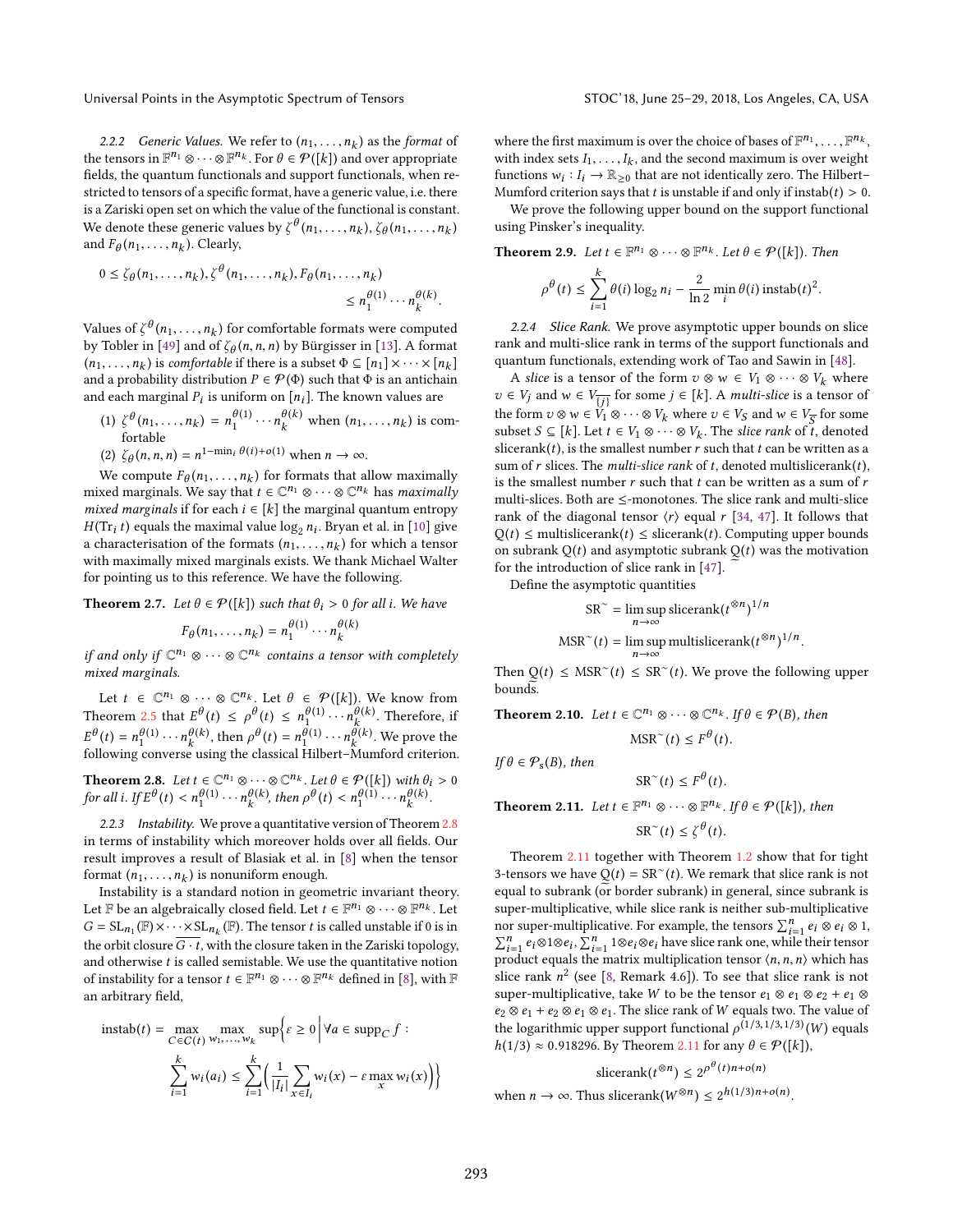STOC'18, June 25-29, 2018, Los Angeles, CA, USA Matthias Christandl, Péter Vrana, and Jeroen Zuiddam

## 2.3 Extending the Coppersmith–Winograd Method

We extend the Coppersmith–Winograd lower bound method to sets that are not necessarily tight, but have a combinatorial degeneration to a tight set. This has applications in the construction of tri-colored sum-free sets, for example.

Combinatorial degeneration was introduced in [\[42,](#page-7-22) Section 6], see also [\[11,](#page-6-6) Section 15.6]. Let  $\Phi \subseteq \Psi \subseteq I_1 \times \cdots \times I_k$ . We say that  $\Phi$  is a combinatorial degeneration of  $\Psi$ , and write  $\Psi \trianglerighteq \Phi$ , if there are maps  $\sum_{i=1}^{k} \alpha_i(a_i) > 0$ , and if  $a \in \Phi$ , then  $\sum_{i=1}^{k} \alpha_i(a_i) = 0$ . The definition of combinatorial degeneration is reminiscent of the definition of :  $I_i \rightarrow \mathbb{Z}$   $(i \in [k])$  such that for  $a \in I_1 \times \cdots \times I_k$ , if  $a \in \Psi \setminus \Phi$ , then  $\sum_{i=1}^{\infty} \alpha_i(a_i) > 0$ , and if  $a \in \Psi$ , then  $\sum_{i=1}^{\infty} \alpha_i(a_i) = 0$ . The definition of combinatorial degeneration is reminiscent of the definition of tightness from Section [1.3.](#page-2-2) In the definition of combinatorial degeneration, however, the maps  $\alpha_i$  need not be injective. Our result is the following.

<span id="page-5-1"></span>**Theorem 2.12.** If  $\Phi \trianglerighteq \Psi$ , then  $\mathbb{Q}(\Phi) \geq \mathbb{Q}(\Psi)$ .

Theorem [2.12](#page-5-1) generalizes the technique used by Kleinberg, Sawin and Speyer in [\[29\]](#page-6-15) to construct large tri-colored sum-free sets, see also Section [3.2.](#page-5-2)

### <span id="page-5-0"></span>3 CONNECTIONS

We briefly elaborate on the applications of the asymptotic restriction problem stated in the introduction.

#### 3.1 Matrix Multiplication

The arithmetic complexity of multiplying two  $n \times n$  matrices is characterised by the asymptotic rank of the matrix multiplication tensor

$$
\langle 2,2,2\rangle=\sum_{i,j,k\in[2]}e_{ij}\otimes e_{jk}\otimes e_{ki}\in\mathbb{F}^{2\times 2}\otimes\mathbb{F}^{2\times 2}\otimes\mathbb{F}^{2\times 2}
$$

In particular, the exponent of matrix multiplication  $\omega$  can be expressed in terms of asymptotic rank as

$$
\omega = \log_2 \underline{\mathsf{R}}(\langle 2, 2, 2 \rangle),
$$

see e.g. [\[11\]](#page-6-6). Strassen in [\[40\]](#page-7-6) showed that  $\omega \le 2.81$ . Currently we know

$$
2 \le \omega \le 2.3728639.
$$

The upper bound is by Coppersmith and Winograd [\[17\]](#page-6-4) and improvements by Stothers, Williams and Le Gall [\[33,](#page-7-4) [39,](#page-7-5) [53\]](#page-7-7). The lower bound follows from a simple flattening argument, or in the asymptotic spectrum framework, from evaluating at a gauge point,

$$
\log_2 \underline{R}(\langle 2, 2, 2 \rangle) \ge \log_2 \zeta^{(1,0,0)}(\langle 2, 2, 2 \rangle) = 2.
$$

Our quantum functionals yield the same lower bound  $2 \leq \omega$ . However, the support functionals and quantum functionals may be useful for ruling out certain approaches to proving  $\omega = 2$  by giving upper bounds on asymptotic subrank, as we illustrate in Section [3.2.](#page-5-2)

We finally note that by Theorem [1.1,](#page-1-2) if the quantum functionals and support functionals are all spectral points for complex 3-tensors, then  $\omega = 2$ .

### <span id="page-5-2"></span>3.2 Cap Sets and Tri-colored Sum-free Sets

We reprove recent results on cap sets and tri-colored sum-free sets using Theorem [2.12](#page-5-1) and a result of Strassen on reduced polynomial multiplication. Theorem [2.12](#page-5-1) and the support and quantum functionals might be useful in the study of combinatorial objects similar to tri-colored sum-free sets.

We say a subset  $A \subseteq (\mathbb{Z}/3\mathbb{Z})^n$  is a *cap set* if any line

$$
(u, u + v, u + 2v) \in A^{\times 3}
$$

is a point  $(x, x, x)$ . We say a subset  $M \subseteq ((\mathbb{Z}/3\mathbb{Z})^n)^{\times 3}$  is a tri-colored sum-free set if M is a free diagonal in  $\overline{\phantom{a}}$ sum-free set if M is a free diagonal in

$$
\{(x_1,x_2,x_3)\in ((\mathbb{Z}/3\mathbb{Z})^n)^{\times 3} \mid x_1+x_2+x_3=0\}.
$$

Let  $r_3((\mathbb{Z}/3\mathbb{Z})^n)$  be the size of the largest cap set in  $(\mathbb{Z}/3\mathbb{Z})^n$  and let

$$
r_3(\mathbb{Z}/3\mathbb{Z}) = \lim_{n \to \infty} r_3((\mathbb{Z}/3\mathbb{Z})^n)^{1/n}
$$

Let  $s_3((\mathbb{Z}/3\mathbb{Z})^n)$  be the size of the largest tri-colored sum-free set<br>in  $((\mathbb{Z}/3\mathbb{Z})^n)^{\times 3}$  Then  $r_3((\mathbb{Z}/m\mathbb{Z})^n) \leq c_3((\mathbb{Z}/3\mathbb{Z})^n)$ . Let in  $((\mathbb{Z}/3\mathbb{Z})^n)^{\times 3}$ . Then  $r_3((\mathbb{Z}/m\mathbb{Z})^n) \leq s_3((\mathbb{Z}/3\mathbb{Z})^n)$ . Let  $\overline{\phantom{a}}$ 

$$
s_3(\mathbb{Z}/3\mathbb{Z}) = \lim_{n \to \infty} s_3((\mathbb{Z}/3\mathbb{Z})^{\times n})^{1/n}
$$

We give a history of bounds on  $s_3((\mathbb{Z}/3\mathbb{Z})^n)$  and  $r_3((\mathbb{Z}/3\mathbb{Z})^n)$ .<br>el in [20] proved 2.21739  $\leq r_2(\mathbb{Z}/3\mathbb{Z})$ . Ellephers and Giiswiit Edel in [\[20\]](#page-6-13) proved 2.21739  $\leq r_3(\mathbb{Z}/3\mathbb{Z})$ . Ellenberg and Gijswijt in [21] proved in [\[21\]](#page-6-14) proved

$$
r_3(\mathbb{Z}/3\mathbb{Z}) \leq 3(207 + 33\sqrt{33})^{1/3}/8 \approx 2.755.
$$

 $r_3(\mathbb{Z}/3\mathbb{Z}) \leq 3(207 + 33\sqrt{33})^{1/3}/8 \approx 2.755.$ <br>Blasiak et al. [\[8\]](#page-6-11) proved that in fact  $s_3(\mathbb{Z}/3\mathbb{Z}) \leq 3(207+33\sqrt{33})^{1/3}/8.$ <br>This upper bound was shown to be an equality in the three pa-Hashak et al. [b] proved that in fact  $\frac{1}{23}$ ( $\frac{1}{27}$ )  $\frac{3}{27}$ )  $\frac{3}{2}$  5( $\frac{1}{207}$  + 55 ( $\frac{3}{25}$ )  $\frac{1}{7}$ 0.<br>This upper bound was shown to be an equality in the three papers [\[29,](#page-6-15) [35,](#page-7-23) [36\]](#page-7-24). The above results were obtained for more general groups, for which we refer to the literature. The Ellenberg– Gijswijt upper bound on  $r_3(\mathbb{Z}/3\mathbb{Z})$  proves the Erdős–Szemerédieundower conjecture  $\lceil 23 \rceil$  by a result in  $\lceil 2 \rceil$  and disproves the supervisive typer bound on  $\frac{1}{2}(\frac{2\pi}{3})$  proves the finder of second-Coppersmith–Winograd "no three disjoint equivoluminous sub-sets" conjecture [\[17\]](#page-6-4), which would have implied  $\omega = 2$ . The Blasiak et al. upper bound on  $r_3(\mathbb{Z}/3\mathbb{Z})$  also shows that a certain "simulta-<br>neous triple product property" constructions cannot give  $\omega = 2.581$  $h$  neous triple product property" constructions cannot give  $ω = 2$  [\[8\]](#page-6-11).<br>Strassen in [44] showed using the Connersmith-Winograd method

Strassen in [\[44\]](#page-7-2) showed using the Coppersmith–Winograd method and the support functionals (Theorem  $1.2$ ) that the tight set

$$
\Phi = \Big\{ (x_1, x_2, x_3) \in \{0, 1, 2\}^{\times 3} \Big| x_1 + x_2 + x_3 = 2 \Big\},\
$$

which is related to reduced polynomial multiplication, i.e. multiplication in the algebra  $\mathbb{F}_3[x]/(x^3)$ , has asymptotic subrank

$$
Q(\Phi) = H_{(1/3,1/3,1/3)}(\Phi) = 3(207 + 33\sqrt{33})^{1/3}/8.
$$

 $\approx$   $(1/3,1)$ <br>We show the following.

**Theorem 3.1.**  $\mathfrak{L}_3(\mathbb{Z}/3\mathbb{Z}) = \mathbb{Q}(\Phi)$ 

We emphasise that the significance of our result lies in the explicit connection to the framework of asymptotic spectra and the use of Theorem [2.12,](#page-5-1) and not in the obtained value.

PROOF. Via the relabeling  $x_3 \mapsto x_3 + 2 \text{ mod } 3$ , the tri-colored sum-free sets in  $(\mathbb{Z}/3\mathbb{Z})^n$  are precisely the free diagonals in  $\Psi^{\times n}$ , where

$$
\Psi = \{ (x_1, x_2, x_3) \in (\mathbb{Z}/3\mathbb{Z})^{\times 3} \mid x_1 + x_2 + x_3 = 2 \}.
$$

 $\Psi = \{(x_1, x_2, x_3) \in (\mathbb{Z}/3\mathbb{Z})^{\times 3} \mid x_1 + x_2 + x_3 = 2\}.$ <br>So  $\underline{s}_3(\mathbb{Z}/3\mathbb{Z}) = \mathbb{Q}(\Psi)$ . Observe that there is a combinatorial degeneration  $\Phi \le \Psi$ , so  $\widetilde{O}(\Phi) \le O(\Psi)$  by Theorem 2.12. On the other hand  $\det_{\mathcal{B}} \Phi = \sum_{k=1}^{\infty} (1-k) \cdot \det_{\mathcal{B}} \Phi$  by Theorem [2.12.](#page-5-1) On the other hand, let  $t \in \mathbb{F}_3^3 \otimes \mathbb{F}_3^3 \otimes \mathbb{F}_3^3$  be the tensor with support equal to  $\Psi$  and all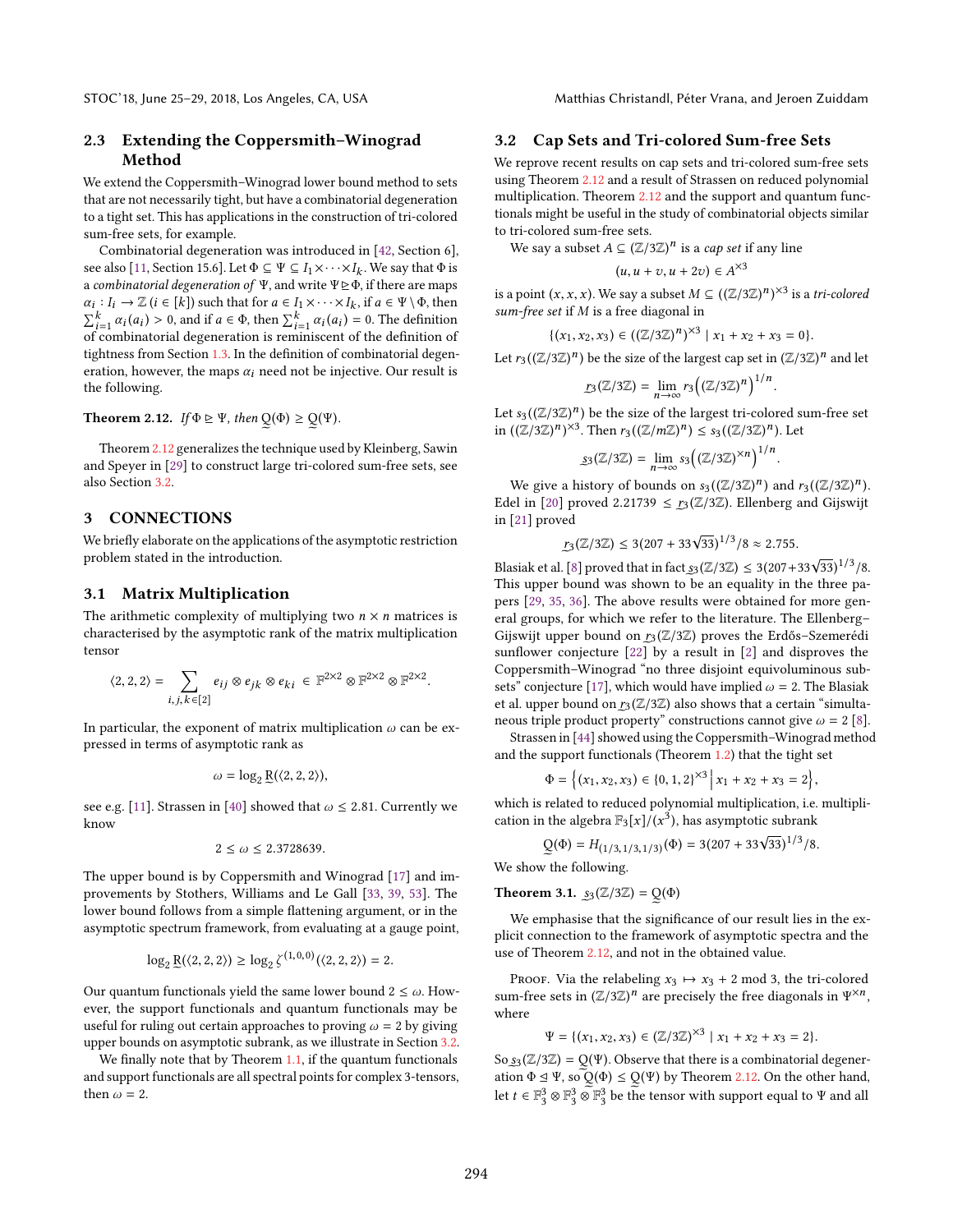Universal Points in the Asymptotic Spectrum of Tensors STOC'18, June 25-29, 2018, Los Angeles, CA, USA

nonzero coefficients equal to one. Then  $Q(\Psi) \leq Q(t)$ . Asymptotic<br>subrank is upper bounded by the upper support functional subrank is upper bounded by the upper support functional.

$$
\log_2 \mathcal{Q}(t) \le \min_{C \in C(t)} H_\theta(\mathrm{supp}_C t).
$$

There is a basis such that the support of t equals the set  $\Phi$ , so min  $\epsilon_{\text{max}} H_0(\text{supp } t) \leq H_0(\Phi)$  see [8] or the full version of our  $\min_{C \in C(t)} H_{\theta}(\text{supp}_C t) \leq H_{\theta}(\Phi)$ , see [\[8\]](#page-6-11) or the full version of our paper. We thus conclude  $O(\Phi) = O(\Psi)$ paper. We thus conclude  $Q(\Phi) = Q(\Psi).$ 

## 3.3 Algebraic Property Testing

We observe that several recent results in property testing are obtained via lower bounds on the asymptotic subrank of a set. We think that the study of property testing might benefit from the asymptotic spectrum viewpoint.

We give triangle-freeness as an example. In general, a property  $P$  is a subset of all functions  $\{f : D \to R\}$  for some domain  $D$  and range  $R$ . For such functions we define the distances  $d(f,g) = \mathbb{P}_x[f(x) \neq g(x)]$  and  $d(f,\mathcal{P}) = \min_{g \in \mathcal{P}} d(f,g)$ . A onesided  $\varepsilon$ -tester for  $P$  is an algorithm that makes randomised queries to f, and outputs yes with probability 1 for  $f \in \mathcal{P}$ , and no with probability at least 2/3 if dist( $f, P$ )  $\geq \varepsilon$ . Our task is to determine the query complexity of  $P$ , i.e. the minimum number of queries needed by any one-sided  $\varepsilon$ -tester for  $\mathcal{P}$ .

A function  $f : \mathbb{F}_2^n \to \mathbb{F}_2$  is triangle-free if there are no  $x, y \in \mathbb{F}_2^n$ <br>by that  $f(x) = f(y) = f(x + y) = 1$ . We observe that formula such that  $f(x) = \int f(y) = f(x + y) = 1$ . We observe that formulated in the language of asymptotic spectra, the results of Fu and Kleinberg in [\[24\]](#page-6-18) amount to the following statement. The query complexity of triangle-freeness is at least  $\Omega(1/\varepsilon^{\alpha})$ , where

$$
\alpha = \frac{1}{2} \frac{2 - \log_2 \mathcal{Q}(\Phi)}{1 - \log_2 \mathcal{Q}(\Phi)}
$$

and  $\Phi = \{(1, 0, 0), (0, 1, 0), (0, 0, 1)\}$ . This bound was generalised to k-cycle-freeness in [\[25\]](#page-6-27).

#### ACKNOWLEDGMENTS

The authors thank the members of the QMATH Tensor reading group and Peter Bürgisser for much valuable discussion. Part of this work was carried out while Jeroen Zuiddam and Péter Vrana were visiting QMATH. We acknowledge financial support from the European Research Council (ERC Grant Agreement no. 337603), the Danish Council for Independent Research (Sapere Aude), and VILLUM FONDEN via the QMATH Centre of Excellence (Grant no. 10059). JZ is supported by NWO (617.023.116).

#### REFERENCES

- <span id="page-6-0"></span>[1] Alexander Alder and Volker Strassen. 1981. On the algorithmic complexity of associative algebras. Theoret. Comput. Sci. 15, 2 (1981), 201 – 211. [https:](https://doi.org/10.1016/0304-3975(81)90070-0) [//doi.org/10.1016/0304-3975\(81\)90070-0](https://doi.org/10.1016/0304-3975(81)90070-0)
- <span id="page-6-10"></span>[2] Noga Alon, Amir Shpilka, and Christopher Umans. 2013. On sunflowers and matrix multiplication. Comput. Complexity 22, 2 (01 Jun 2013), 219–243. [https:](https://doi.org/10.1007/s00037-013-0060-1) [//doi.org/10.1007/s00037-013-0060-1](https://doi.org/10.1007/s00037-013-0060-1)
- <span id="page-6-7"></span>[3] Charles H. Bennett, Sandu Popescu, Daniel Rohrlich, John A. Smolin, and Ashish V. Thapliyal. 2000. Exact and asymptotic measures of multipartite pure-state entanglement. Phys. Rev. A 63, 1 (2000), 012307. [https://doi.org/10.1103/PhysRevA.63.](https://doi.org/10.1103/PhysRevA.63.012307) [012307](https://doi.org/10.1103/PhysRevA.63.012307)
- <span id="page-6-16"></span>[4] Arnab Bhattacharyya, Victor Chen, Madhu Sudan, and Ning Xie. 2010. Testing Linear-Invariant Non-linear Properties: A Short Report. Springer Berlin Heidelberg, Berlin, Heidelberg, 260–268. [https://doi.org/10.1007/978-3-642-16367-8\\_18](https://doi.org/10.1007/978-3-642-16367-8_18)
- <span id="page-6-17"></span>Arnab Bhattacharyya and Ning Xie. 2015. Lower bounds for testing trianglefreeness in Boolean functions. Comput. Complexity 24, 1 (01 Mar 2015), 65–101. <https://doi.org/10.1007/s00037-014-0092-1>
- <span id="page-6-1"></span>[6] Markus Bläser. 2001. A 5/2  $n^2$ -Lower Bound for the Multiplicative Complexity of  $n \times n$ -Matrix Multiplication  $STACS 2001 (2001) 99-109$  https://doi.org/10 of  $n \times n$ -Matrix Multiplication. STACS 2001 (2001), 99-109. [https://doi.org/10.](https://doi.org/10.1007/3-540-44693-1_9) [1007/3-540-44693-1\\_9](https://doi.org/10.1007/3-540-44693-1_9)
- <span id="page-6-5"></span>[7] Markus Bläser. 2013. Fast Matrix Multiplication. Number 5 in Graduate Surveys. Theory of Computing Library. 1–60 pages. <https://doi.org/10.4086/toc.gs.2013.005>
- <span id="page-6-11"></span>[8] Jonah Blasiak, Thomas Church, Henry Cohn, Joshua A. Grochow, Eric Naslund, William F. Sawin, and Chris Umans. 2017. On cap sets and the group-theoretic approach to matrix multiplication. Discrete Anal. (2017). Issue 3. [https://doi.org/](https://doi.org/10.19086/da.1245) [10.19086/da.1245](https://doi.org/10.19086/da.1245) arXiv[:1605.06702](http://arxiv.org/abs/1605.06702)
- <span id="page-6-23"></span>[9] Michel Brion. 1987. Sur l'image de l'application moment. In Séminaire d'algèbre Paul Dubreil et Marie-Paule Malliavin (Paris, 1986). Lecture Notes in Math., Vol. 1296. Springer, Berlin, 177–192. <https://doi.org/10.1007/BFb0078526>
- <span id="page-6-25"></span>[10] Jim Bryan, Zinovy Reichstein, and Mark Van Raamsdonk. 2017. Existence of locally maximally entangled quantum states via geometric invariant theory. arXiv (2017). arXiv[:1708.01645](http://arxiv.org/abs/1708.01645)
- <span id="page-6-6"></span>[11] Peter Bürgisser, Michael Clausen, and M. Amin Shokrollahi. 1997. Algebraic complexity theory. Grundlehren der Mathematischen Wissenschaften, Vol. 315. Springer-Verlag, Berlin. xxiv+618 pages. [https://doi.org/10.1007/](https://doi.org/10.1007/978-3-662-03338-8) [978-3-662-03338-8](https://doi.org/10.1007/978-3-662-03338-8)
- <span id="page-6-2"></span>[12] Peter Bürgisser and Christian Ikenmeyer. 2011. Geometric Complexity Theory and Tensor Rank. In Proceedings of the Forty-third Annual ACM Symposium on Theory of Computing (STOC '11). ACM, New York, NY, USA, 509-518. [https:](https://doi.org/10.1145/1993636.1993704) [//doi.org/10.1145/1993636.1993704](https://doi.org/10.1145/1993636.1993704)
- <span id="page-6-21"></span>[13] Peter Bürgisser. 1990. Degenerationsordnung und Trägerfunktional bilinearer Abbildungen. Ph.D. Dissertation. Universität Konstanz. [http://nbn-resolving.de/](http://nbn-resolving.de/urn:nbn:de:bsz:352-opus-20311) [urn:nbn:de:bsz:352-opus-20311.](http://nbn-resolving.de/urn:nbn:de:bsz:352-opus-20311)
- <span id="page-6-22"></span>[14] Matthias Christandl, Péter Vrana, and Jeroen Zuiddam. 2016. Asymptotic tensor rank of graph tensors: beyond matrix multiplication. arXiv (2016). arXiv[:1609.07476](http://arxiv.org/abs/1609.07476) <https://arxiv.org/abs/1609.07476>
- <span id="page-6-3"></span>[15] Henry Cohn, Robert Kleinberg, Balazs Szegedy, and Christopher Umans. 2005. Group-theoretic algorithms for matrix multiplication. In Foundations of Computer Science, 2005. FOCS 2005. 46th Annual IEEE Symposium on. IEEE, 379-388. [https:](https://doi.org/10.1109/SFCS.2005.39) [//doi.org/10.1109/SFCS.2005.39](https://doi.org/10.1109/SFCS.2005.39)
- [16] Henry Cohn and Christopher Umans. 2003. A group-theoretic approach to fast matrix multiplication. In Foundations of Computer Science, 2003. Proceedings, 44th Annual IEEE Symposium on. IEEE, 438–449. [https://doi.org/10.1109/SFCS.2003.](https://doi.org/10.1109/SFCS.2003.1238217) [1238217](https://doi.org/10.1109/SFCS.2003.1238217)
- <span id="page-6-4"></span>[17] Don Coppersmith and Shmuel Winograd. 1990. Matrix multiplication via arithmetic progressions. J. Symbolic Comput. 9, 3 (1990), 251–280. [https:](https://doi.org/10.1016/S0747-7171(08)80013-2) [//doi.org/10.1016/S0747-7171\(08\)80013-2](https://doi.org/10.1016/S0747-7171(08)80013-2)
- <span id="page-6-12"></span>[18] Ernie Croot, Vsevolod F. Lev, and Péter Pál Pach. 2017. Progression-free sets in  $\mathbb{Z}_4^n$  are exponentially small. Ann. of Math. (2) 185, 1 (2017), 331–337. [https:](https://doi.org/10.4007/annals.2017.185.1.7) [//doi.org/10.4007/annals.2017.185.1.7](https://doi.org/10.4007/annals.2017.185.1.7)
- <span id="page-6-8"></span>[19] Wolfgang Dür, Guivre Vidal, and Juan Ignacio Cirac. 2000. Three qubits can be entangled in two inequivalent ways. Phys. Rev. A (3) 62, 6 (2000), 062314, 12. <https://doi.org/10.1103/PhysRevA.62.062314>
- <span id="page-6-13"></span>[20] Yves Edel. 2004. Extensions of generalized product caps. Des. Codes Cryptogr. 31, 1 (2004), 5–14. <https://doi.org/10.1023/A:1027365901231>
- <span id="page-6-14"></span>[21] Jordan S. Ellenberg and Dion Gijswijt. 2017. On large subsets of  $\mathbb{F}_q^n$  with no<br>three-term exitimatic progression. Ann of Math (2) 185, 1 (2017), 330–343 three-term arithmetic progression. Ann. of Math. (2) 185, 1 (2017), 339–343. <https://doi.org/10.4007/annals.2017.185.1.8>
- <span id="page-6-26"></span>[22] Paul Erdős and Endre Szemerédi. 1978. Combinatorial properties of systems of sets. J. Combinatorial Theory Ser. A 24, 3 (1978), 308-313.
- <span id="page-6-24"></span>[23] Matthias Franz. 2002. Moment polytopes of projective G-varieties and tensor products of symmetric group representations. J. *Lie Theory* 12, 2 (2002), 539–549.<br>[http://emis.ams.org/journals/JLT/vol.12\\_no.2/16.html](http://emis.ams.org/journals/JLT/vol.12_no.2/16.html)
- <span id="page-6-18"></span>[24] Hu Fu and Robert Kleinberg. 2014. Improved Lower Bounds for Testing Triangle-freeness in Boolean Functions via Fast Matrix Multiplication. In Approximation, Randomization, and Combinatorial Optimization. Algorithms and Techniques (APPROX/RANDOM 2014). 669–676. [https://doi.org/10.4230/LIPIcs.](https://doi.org/10.4230/LIPIcs.APPROX-RANDOM.2014.669) [APPROX-RANDOM.2014.669](https://doi.org/10.4230/LIPIcs.APPROX-RANDOM.2014.669)
- <span id="page-6-27"></span>[25] Ishay Haviv and Ning Xie. 2015. Sunflowers and testing triangle-freeness of functions. In ITCS'15—Proceedings of the 6th Innovations in Theoretical Computer Science. ACM, New York, 357–366. <https://doi.org/10.1145/2688073.2688084> arXiv[:1411.4692](http://arxiv.org/abs/1411.4692)
- <span id="page-6-19"></span>[26] Ishay Haviv and Ning Xie. 2017. Sunflowers and Testing Triangle-Freeness of Functions. Comput. Complexity 26, 2 (01 Jun 2017), 497–530. [https://doi.org/10.](https://doi.org/10.1007/s00037-016-0138-7) [1007/s00037-016-0138-7](https://doi.org/10.1007/s00037-016-0138-7)
- <span id="page-6-9"></span>[27] Ryszard Horodecki, Paweł Horodecki, Michał Horodecki, and Karol Horodecki. 2009. Quantum entanglement. Rev. Modern Phys. 81, 2 (2009), 865–942. [https:](https://doi.org/10.1103/RevModPhys.81.865) [//doi.org/10.1103/RevModPhys.81.865](https://doi.org/10.1103/RevModPhys.81.865)
- <span id="page-6-20"></span>[28] Tali Kaufman and Madhu Sudan. 2008. Algebraic Property Testing: The Role of Invariance. In Proceedings of the Fortieth Annual ACM Symposium on Theory of Computing (STOC '08). ACM, New York, NY, USA, 403–412. [https://doi.org/10.](https://doi.org/10.1145/1374376.1374434) [1145/1374376.1374434](https://doi.org/10.1145/1374376.1374434)
- <span id="page-6-15"></span>[29] Robert Kleinberg, William F. Sawin, and David E. Speyer. 2016. The growth rate of tri-colored sum-free sets. arXiv (2016). arXiv[:1607.00047](http://arxiv.org/abs/1607.00047)